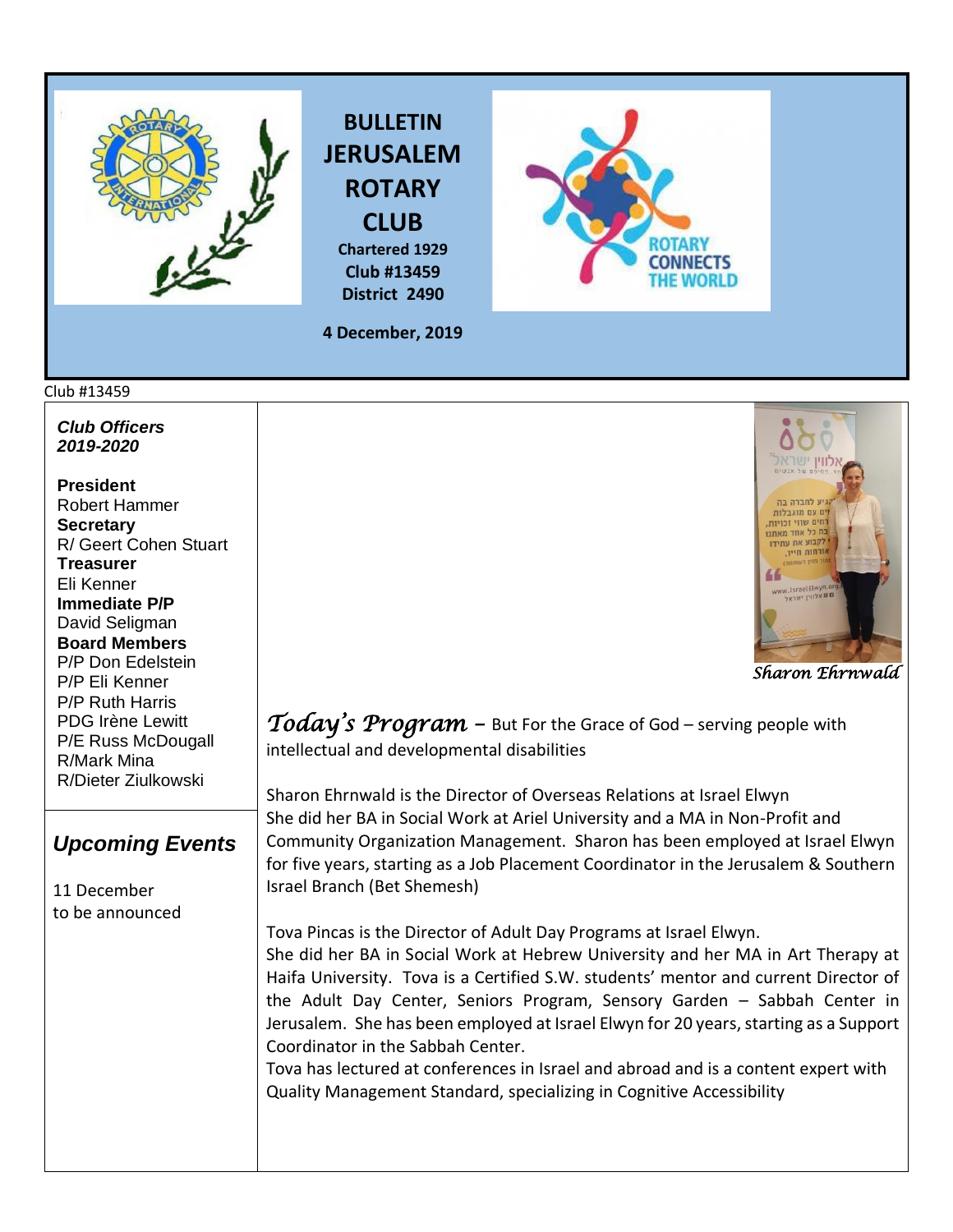## *Foundation Greetings:*  Russ McDougal will celebrate his birthday on December 11, a week from today! But it is never too early to send good wishes to him for a healthy and happy year ahead! *Foundation Thoughts of the Week:*  An unknown author wrote: "Life's greatest achievement is the continued remaking of yourself so that at last you know how to live". And while you are engaged in this activity, remember to DONATE to the FOUNDATION!

 *The President's Corner* 

The first item on the agenda of this week's club board meeting will be a short ceremony at the YMCA's Gan Shalom, bilingual kindergarten. We will affix a plaque commemorating the club's gift to the Y to acquire book shelves for the Gan's parent and child play space. This is in keeping with our regular support for the Y, which has been our meeting place since 1952. Over the years, the Y and Rotary, with their shared ethos of promoting peace among different groups and public service, have been a good fit.

Coincidentally, the 28 November edition of the Jerusalem Post's "In Jerusalem," featured an extensive article on the YMCA and its recently appointed CEO Rana Fahoum. Ms Fahoum is a native of Nazareth who moved to Jerusalem when she enrolled at the Hebrew University. She became CEO of the Y after a distinguished career in education.

One of the points she made to her interviewer is that the Y is a "shared domain," which requires that its users coexist with and respect one another. She wishes that Jerusalem was more like the Y—sentiments that we, as Rotarians, can share.

Robert Hammer



Three historical events that happened on the day of our Rotary meeting on 4 December:

**[1619](https://www.onthisday.com/events/date/1619)** 38 colonists from Berkeley Parish, England disembark in Virginia and give thanks to God. Considered by many the first Thanksgiving in the Americas. The 1619 arrival of 38 English settlers in Charles City County, Virginia, concluded with a religious celebration as dictated by the group's charter from the [London Company,](https://en.wikipedia.org/wiki/London_Company) which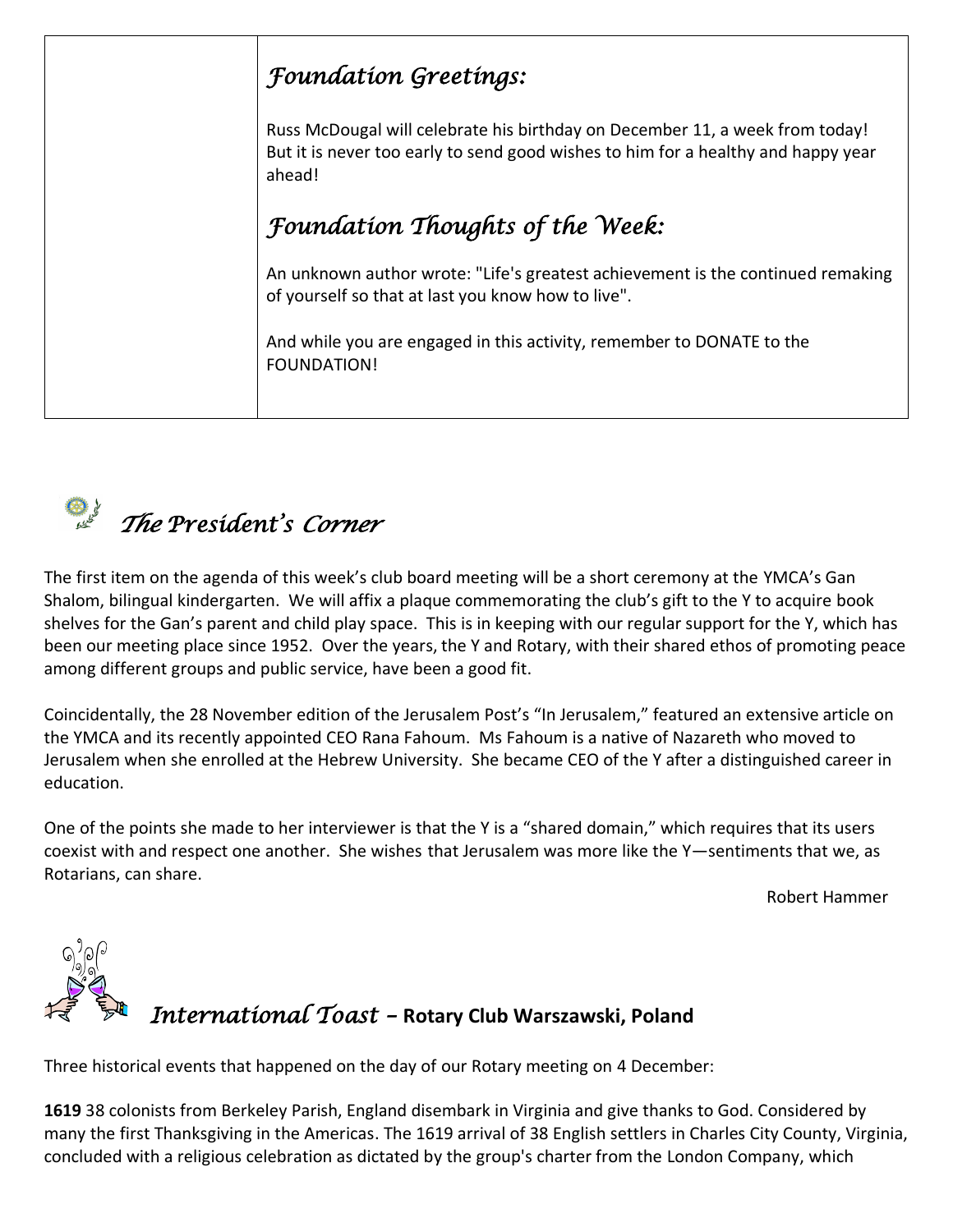specifically required "that the day of our ships arrival at the place assigned ..in the land of Virginia shall be yearly and perpetually kept holy as a day of thanksgiving to [Almighty God.](https://en.wikipedia.org/wiki/Almighty_God)..

**[1915](https://www.onthisday.com/events/date/1915)** [Henry Ford'](https://www.onthisday.com/people/henry-ford)s peace ship, Oscar II, sails for Europe 'to get the boys out of the trenches by Christmas'. Ford chartered the Oscar II and invited prominent [peace activists](https://en.wikipedia.org/wiki/Peace_activists) to join him. He hoped to create enough publicity to prompt the belligerent nations to convene a peace conference and mediate an end to [World War I,](https://en.wikipedia.org/wiki/World_War_I) but the mission was widely mocked by the press, which referred to the Oscar II as the "Ship of Fools" as well as the "Peace Ship". Infighting between the activists, mockery by the press contingent aboard, and an outbreak of influenza marred the voyage. Five days after Oscar II arrived in Norway, a beleaguered and physically ill Ford abandoned the mission and returned to the United States. 3 years later on the same day in **[1918](https://www.onthisday.com/events/date/1918)** US President [Woodrow Wilson](https://www.onthisday.com/people/woodrow-wilson) sails for Versailles Peace Conference in France.



**[1942](https://www.onthisday.com/events/date/1942)** In Warsaw, Zofia Kossak-Szczucka and Wanda Filipowicz set up the Żegota organization. The Konrad Żegota Committee was the Polish Council to Aid Jews with the [Government Delegation for Poland](https://en.wikipedia.org/wiki/Government_Delegation_for_Poland) an underground [Polish](https://en.wikipedia.org/wiki/Polish_resistance_movement_in_World_War_II)  [resistance](https://en.wikipedia.org/wiki/Polish_resistance_movement_in_World_War_II) organization, and part of the [Polish Underground State,](https://en.wikipedia.org/wiki/Polish_Underground_State) active 1942–45 in [German-occupied Poland.](https://en.wikipedia.org/wiki/Occupation_of_Poland_(1939%E2%80%931945)) [Richard C. Lukas](https://en.wikipedia.org/wiki/Richard_C._Lukas) estimated that 60,000, or about half of the Jews who survived [the Holocaust in occupied Poland](https://en.wikipedia.org/wiki/The_Holocaust_in_occupied_Poland) (such estimates vary), were aided in some shape or form by Żegota. Operatives of Żegota worked in extreme circumstances - under threat of death by the Nazi forces, and sometimes in the midst of a hostile population. Their work required exceptional bravery, and many were recognized as [Righteous Among the Nations](https://en.wikipedia.org/wiki/Righteous_Among_the_Nations) after the war.

This week we are toasting the Rotary Club of Warszawski, Poland on this extraordinary event and example of humanity during dark and horrible times, the founding and work of Zegota.

Dieter Ziulkowski

*Some other news* 

Following our international toast to the Rotary Club of Nuremberg, German on 20 November we received the following e-mail from it's President Prof. Dr. Martin Ulrich (translated from German by the editor):

Dear Rotarian Friend Ziulkowski,

Many thanks to you for your e-mail. With pleasure I will give this information at our next meeting, that you have toasted our Rotary Club on this important event. Both our clubs are sharing the year of charter of 1929! I am happy that we established contact in this way and will be pleased to stay in touch.

With Rotarian Greetings Yours Martin Ulrich, President of Rotary Club Nuernberg